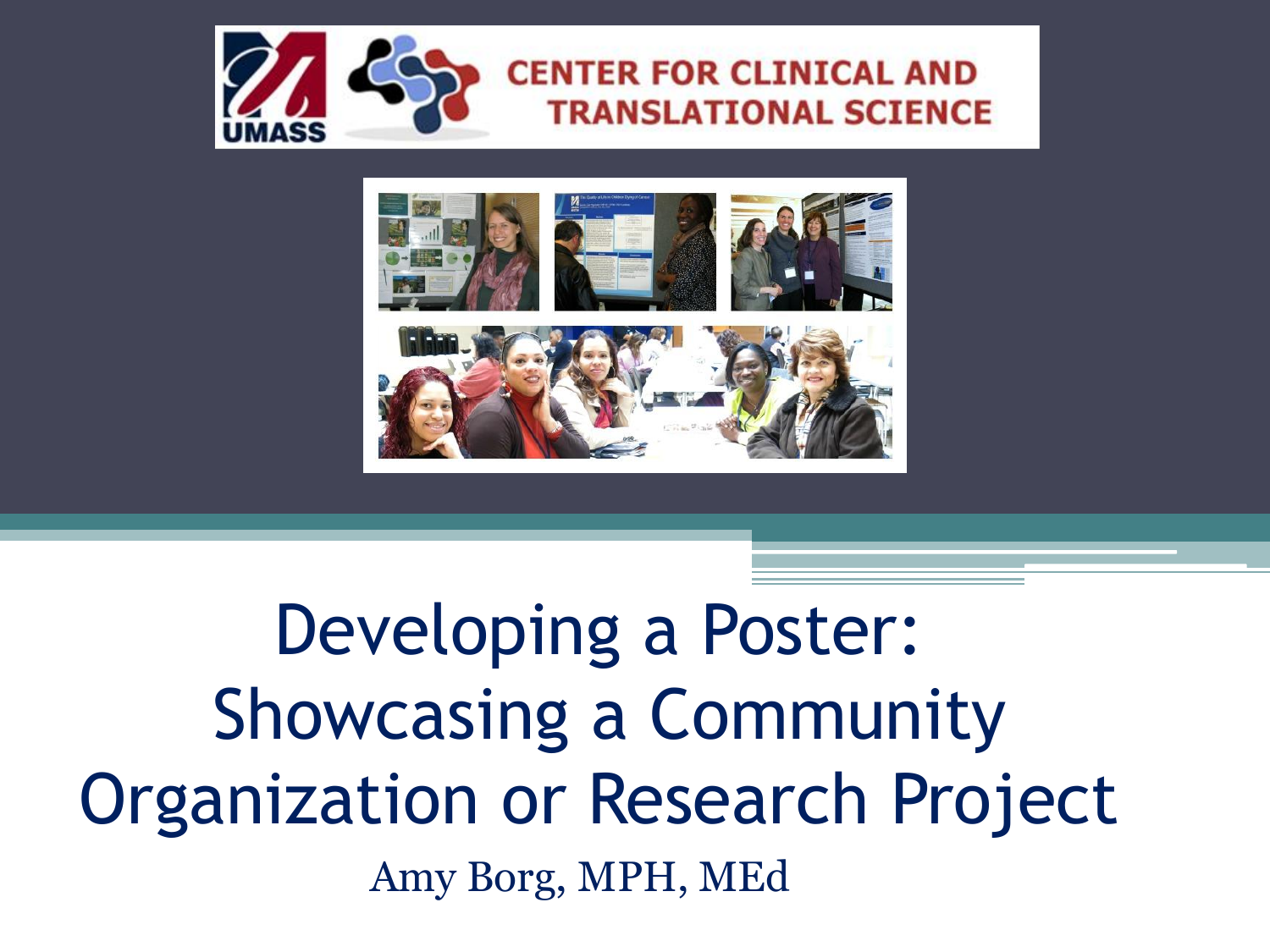### This presentation was developed in collaboration with Judy Savageau, MPH Family Medicine and Community Health UMass Medical School

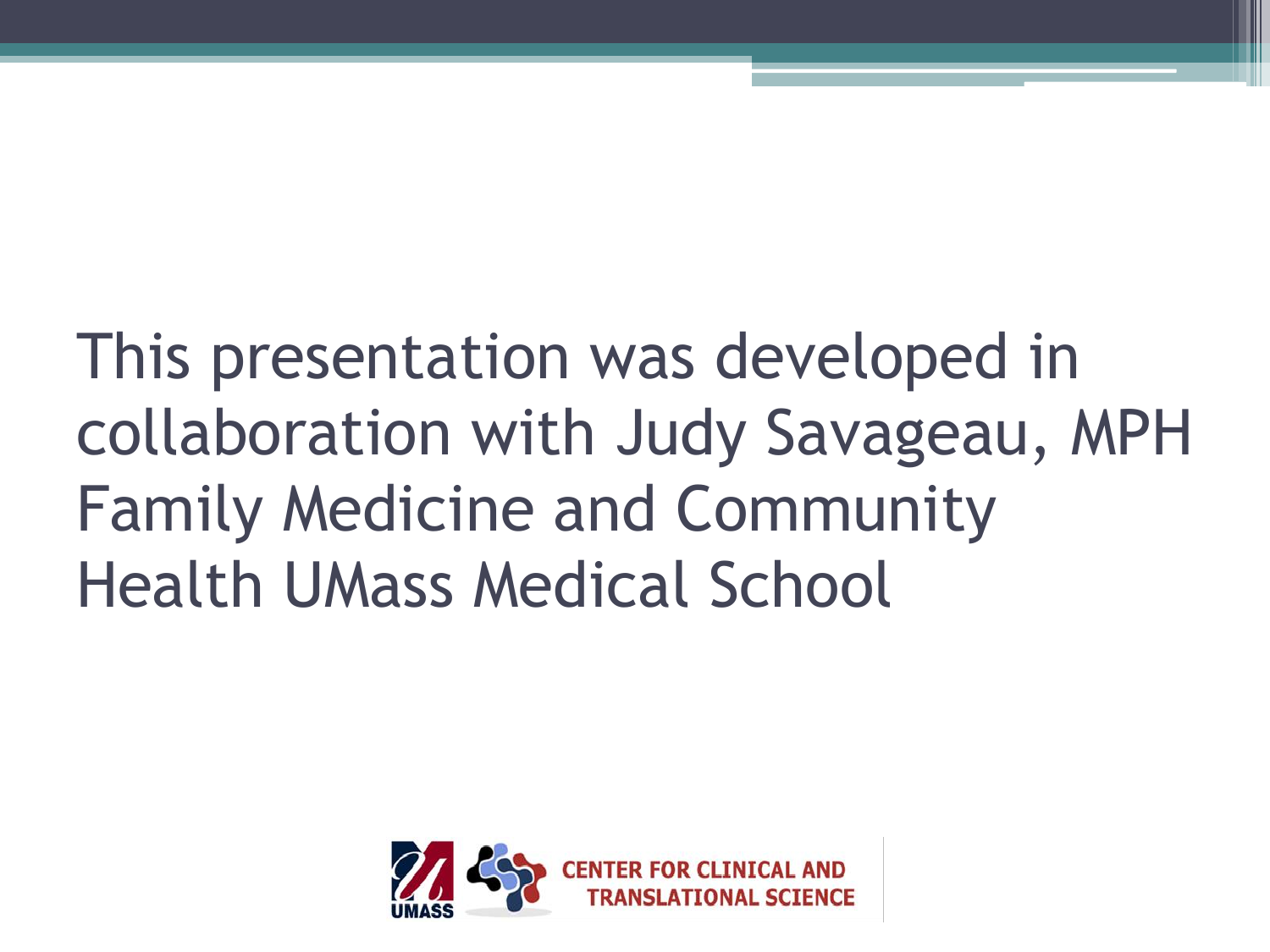### *Building on Partnership Strengths to Improve Community Health*

#### **Our Poster Session Goal**

To help people meet each other, learn about each other's work and interests, and make connections for future collaborative work.

*This poster session is unique in that it is geared to spark conversation about shared interests and future collaborative projects, and not necessarily to share the results of past scientific research projects.* 

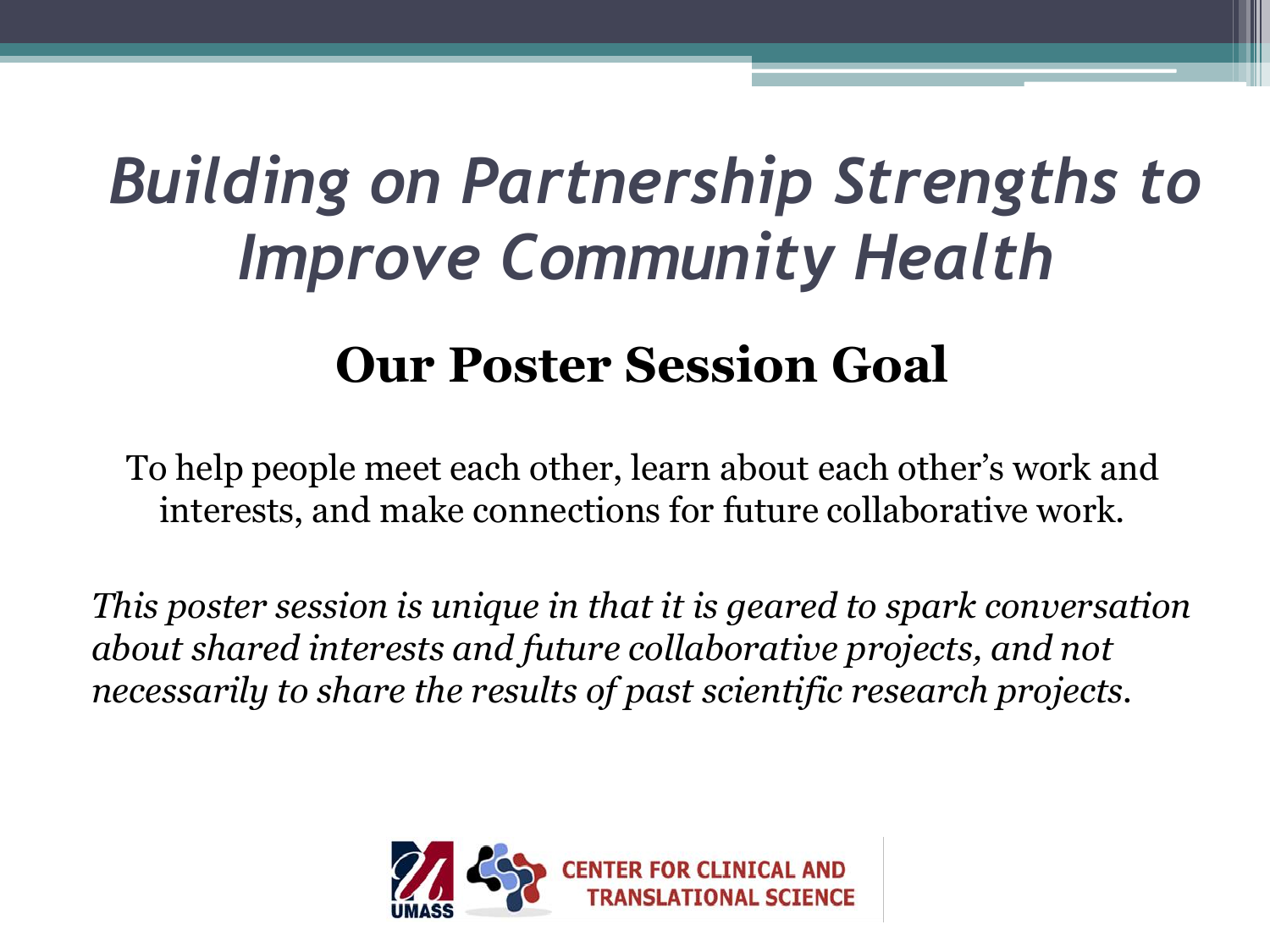# **Objectives**

- 1. Review goals for posters, think of your own
- 2. Discuss possible components of a community organization poster
- 3. Review components of a research poster
- 4. Set up a poster 'page'
- 5. Use options to insert text boxes and graphics and design poster
- 6. Share websites where you can review sample posters and poster design options

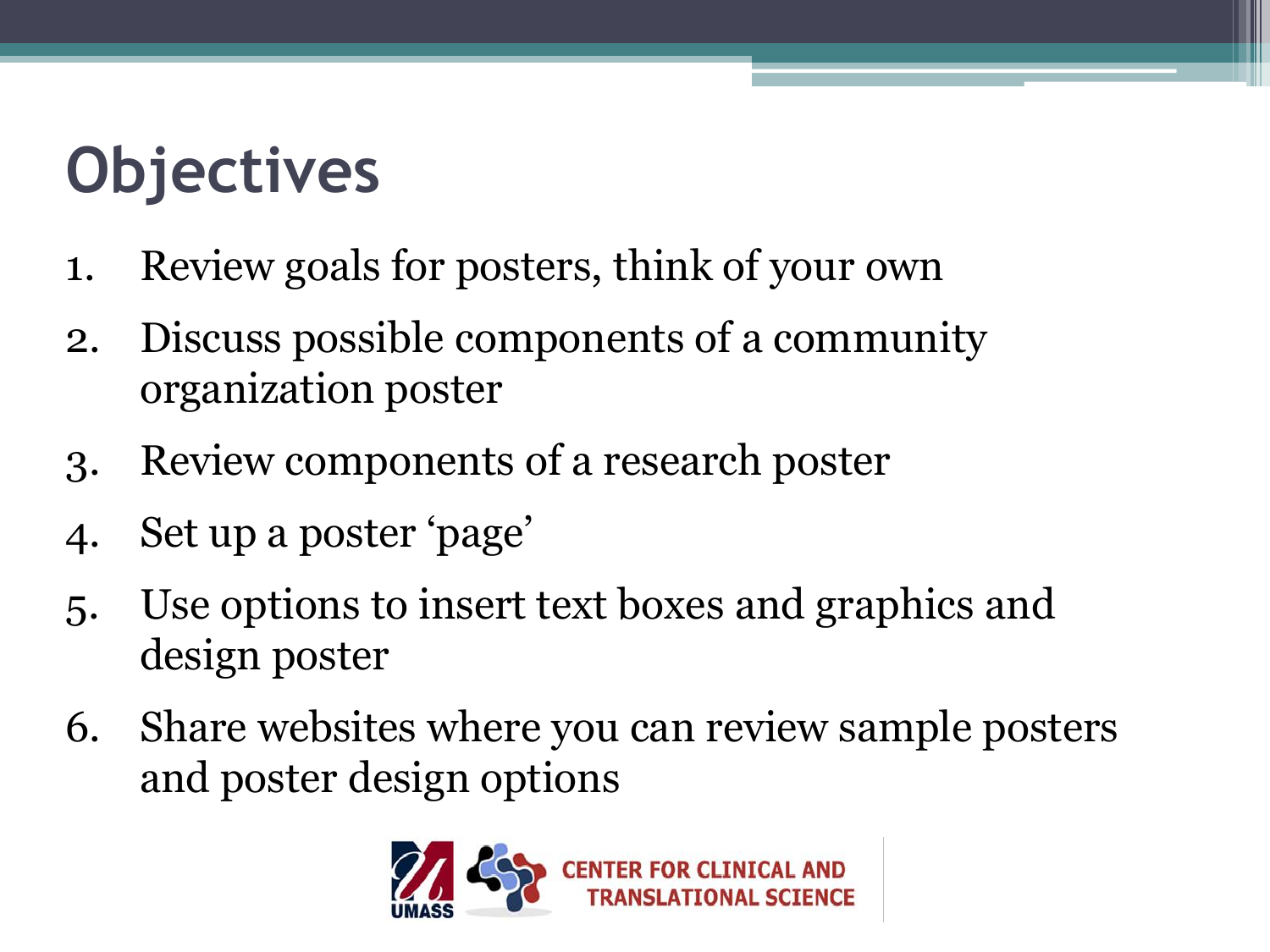#### **Goals of a Poster**

- A poster is a **large display** that **quickly and effectively communicates information**.
- Need to **efficiently convey your information and stimulate interest and discussion**.
- Viewers should be able to **walk by and quickly scan your poster**, returning to those that pique an interest.
- Viewers should be able to **fully read your poster in 10 minutes** or less.
- Intention is not only to **share information about your work** but also to **draw viewers into a conversation**.

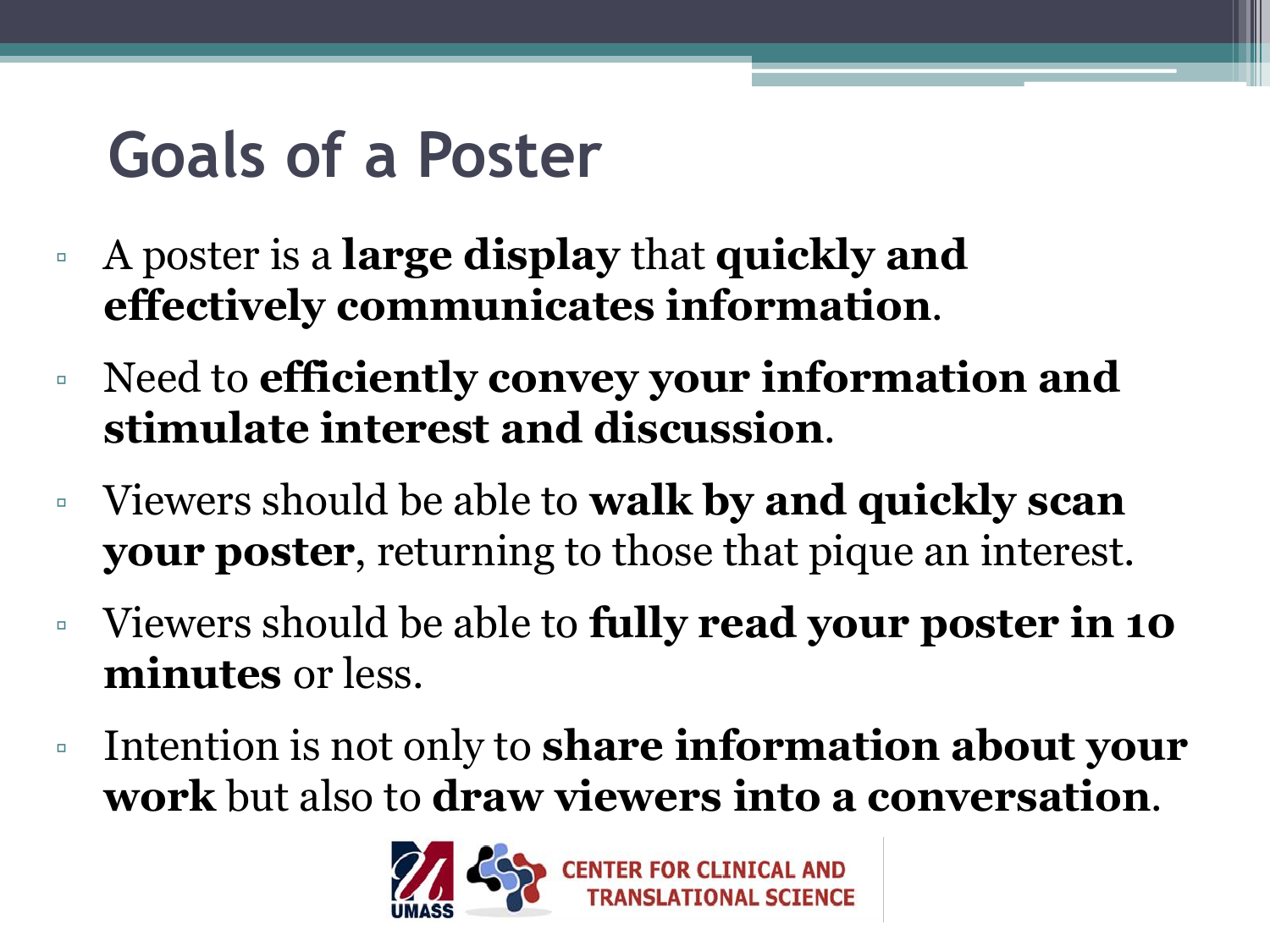

# **Guiding Questions for Creating a Poster**

- What is the purpose of your poster?
- What is your main message?
- Who is your audience?
- Will you use the poster after the Symposium?
	- How? Where?

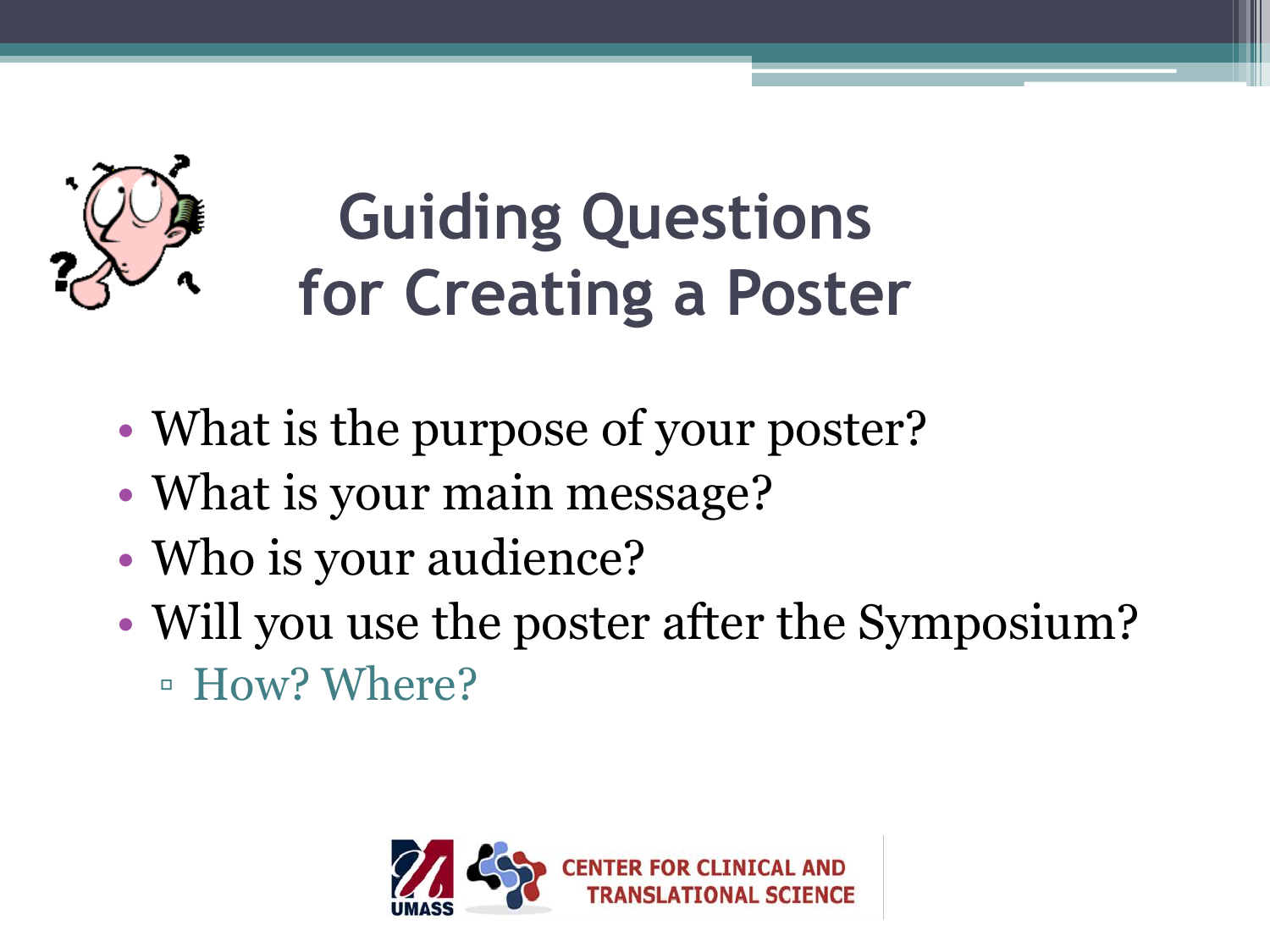# **Potential Parts of a Community Organization Poster**

- Logo
- Pictures!
- Mission
- Vision
- Program descriptions
- Locations
- Web address
- Maps
- Contact information
- Other?



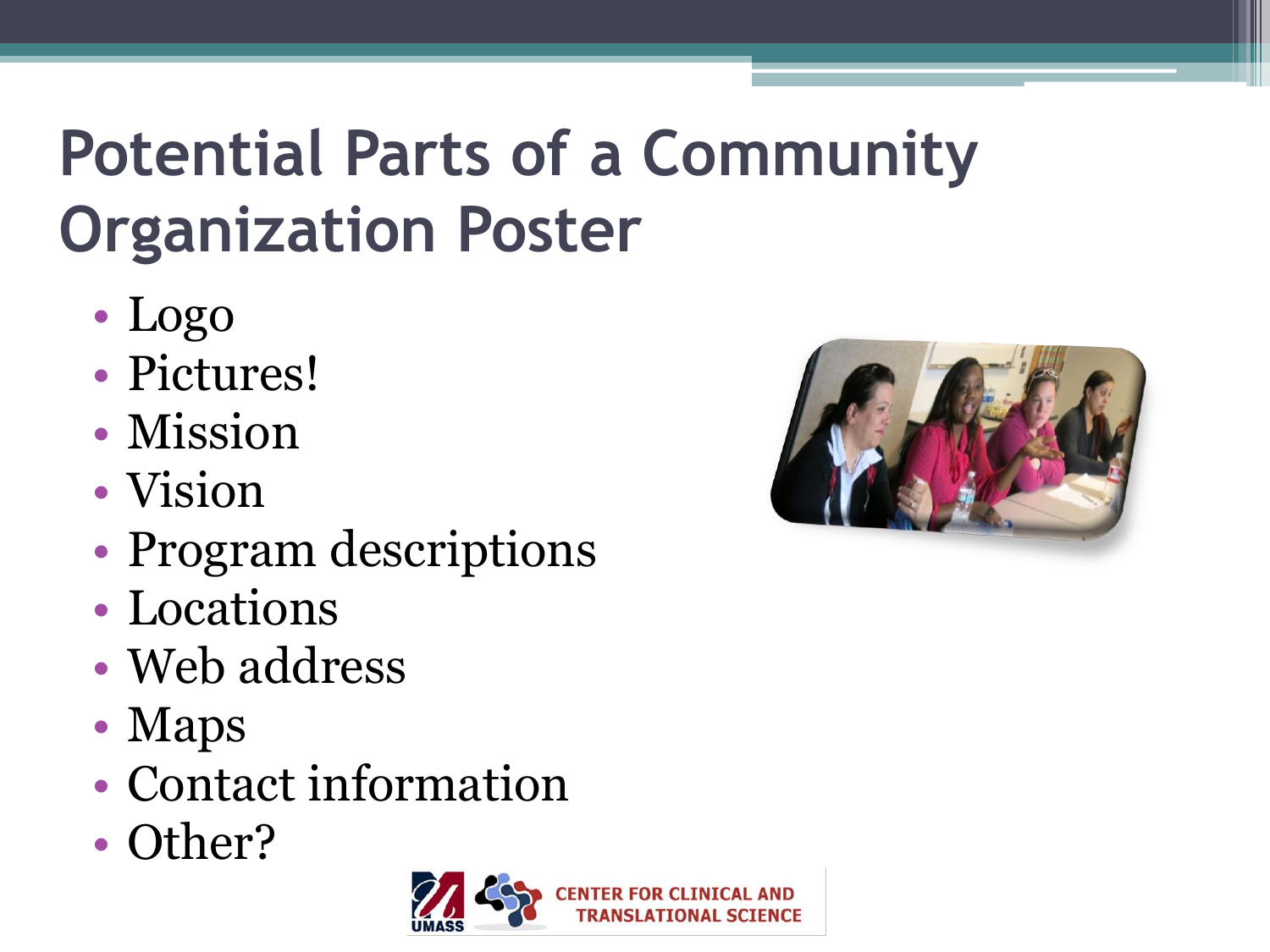### **Potential Parts of a Community Organization Poster**

- Research Interests, Topic Areas ▫ Opiate use, HIV, Obesity…
- Questions you would like to explore/answer
	- Why are there so many children coming to the ER with concussions?
	- Why is infant mortality higher here than X?
- Examples of past research

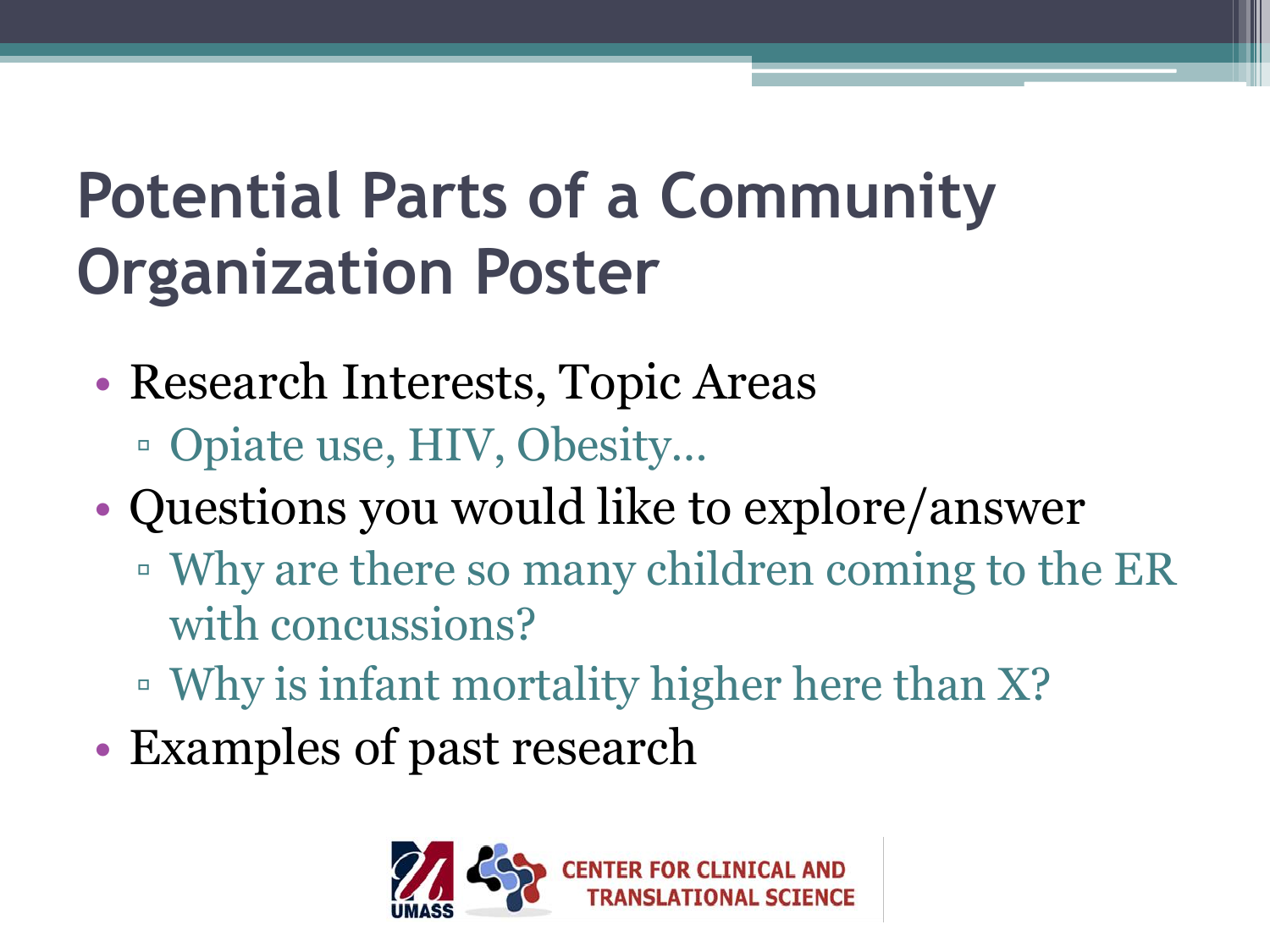#### **Components of a Research Poster**

#### **Research posters typically include:**

- Title, Author, Affiliation (with or without a logo)
- Introduction, Background, Problem Statement or Aim, Current Conditions
- Materials and Methods, Measures, Procedures,
- Results (both text and graphics)
- Discussion (including Limitations)
- Conclusion or Summary
- References, Team, Acknowledgements, Funding Source
- Pictures!

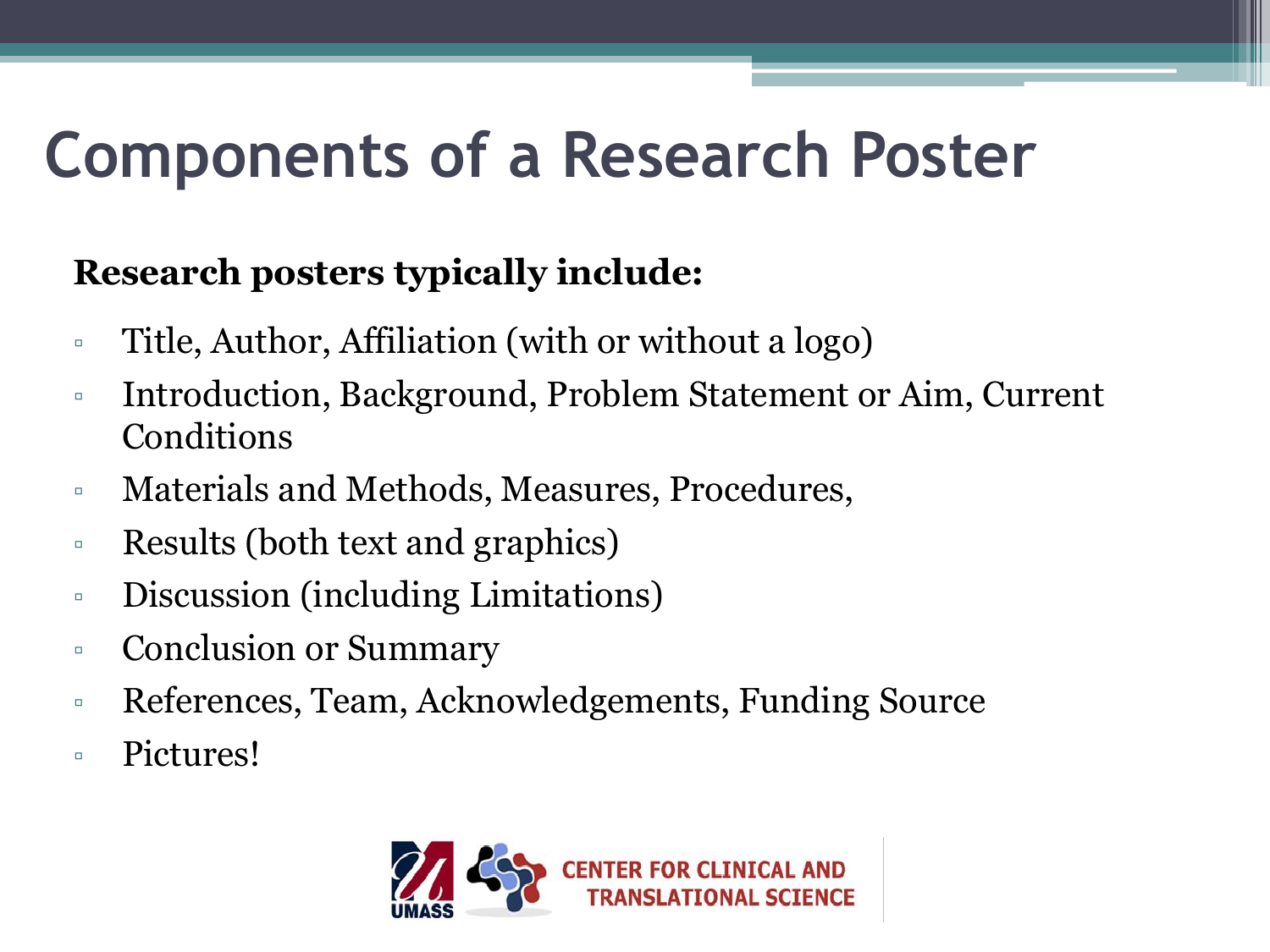- Step One: Gather all of your text and graphics into one place.
- Step Two: Review the list of components (i.e., the "building blocks" for your poster) and determine which headers will best apply to your materials and your project.
- **EXECUTE:** Roughly sketch out a design <u>on paper</u> (e.g., story board) to get a sense of what kind of layout will work best.
	- How many "building blocks" will you have?
	- Which of these are graphic? Which are text?
	- Where on the poster do you want the graphics to appear?
	- Typically, you will want your most important and eye-catching block to cover a relatively large space towards the upper right-hand corner.

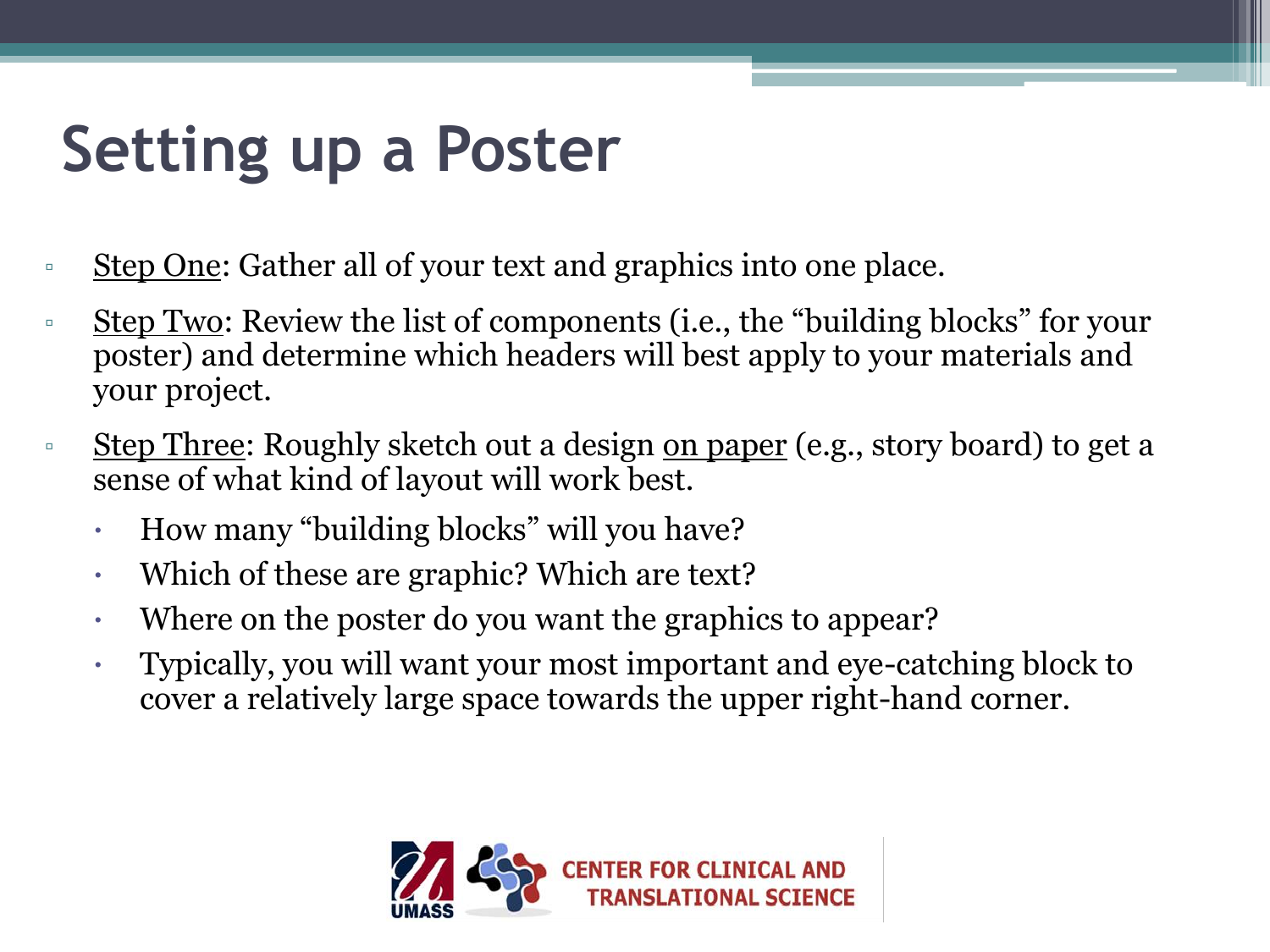- **EXTED FOULE:** Select one or two of the websites that have downloadable poster templates and scroll through to get a sense of options that are available (see references at end).
	- Consider first whether a 3 column, 4 column, or 5 column format will work best with number and type of building blocks you will have.
	- Then focus on color, background, font, and other poster characteristics.
	- If this is your first poster, our best advice is to **find a template that you like and start there**!!
- download it to your computer.

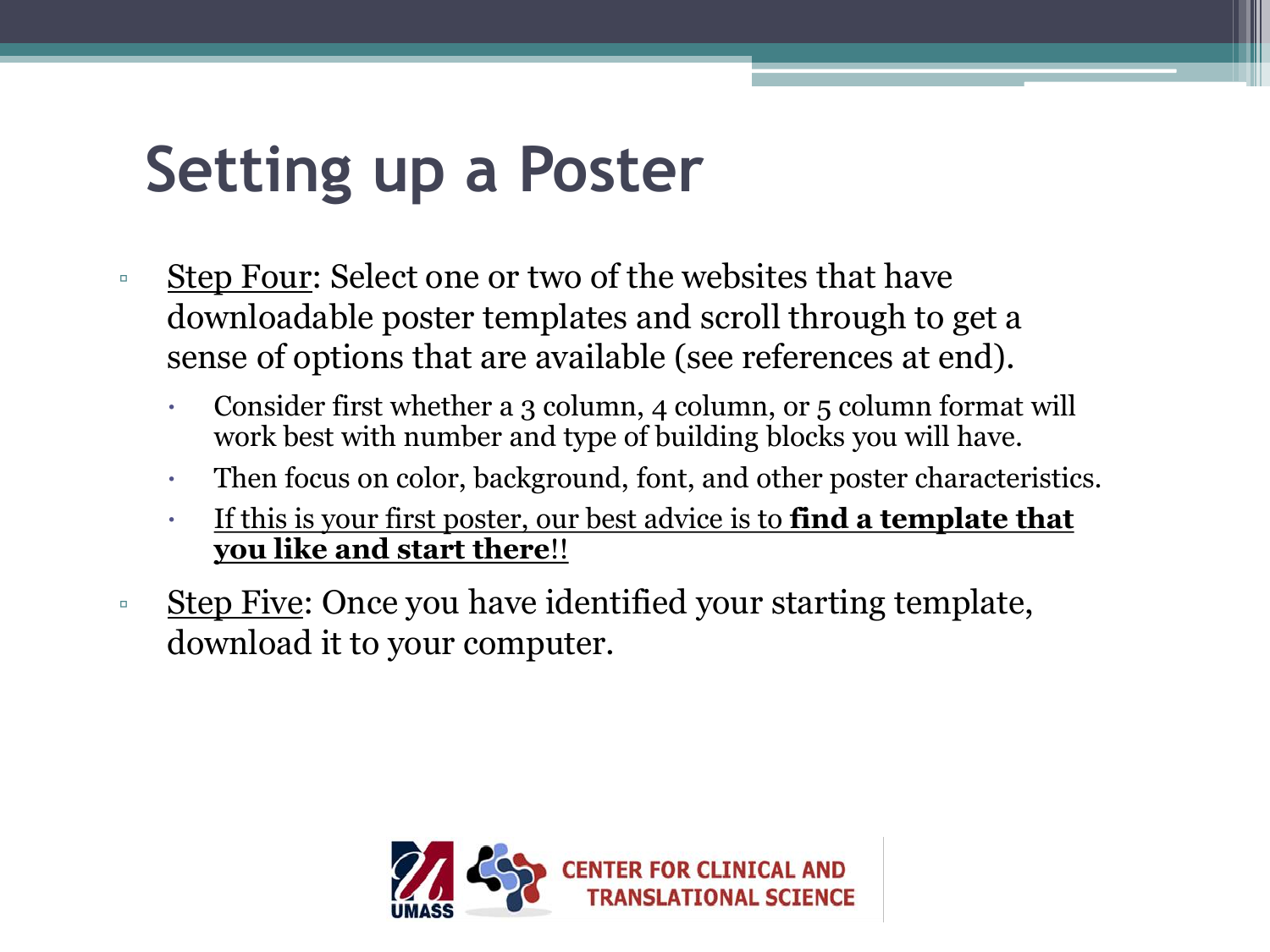- **EXECU SEXE:** Fill in the blocks on the template.
	- You can copy and paste text that you have already composed or you can type directly into a block.
	- You can insert pictures, graphs, etc.
	- Insert new text boxes, as needed.
	- Delete existing blocks if your template has more than you need.
	- Remember to put your content in correct order to tell your story.
	- Save your work frequently!!
- □ Step Seven: Review the list of do's and don'ts (on subsequent slide) and then tinker with your formatting by adjusting font type, font size, picture size, etc.
- **Example 2** Step Eight: Have a friend or colleague take a look and provide feedback. (Then repeat Step Seven, if needed.)

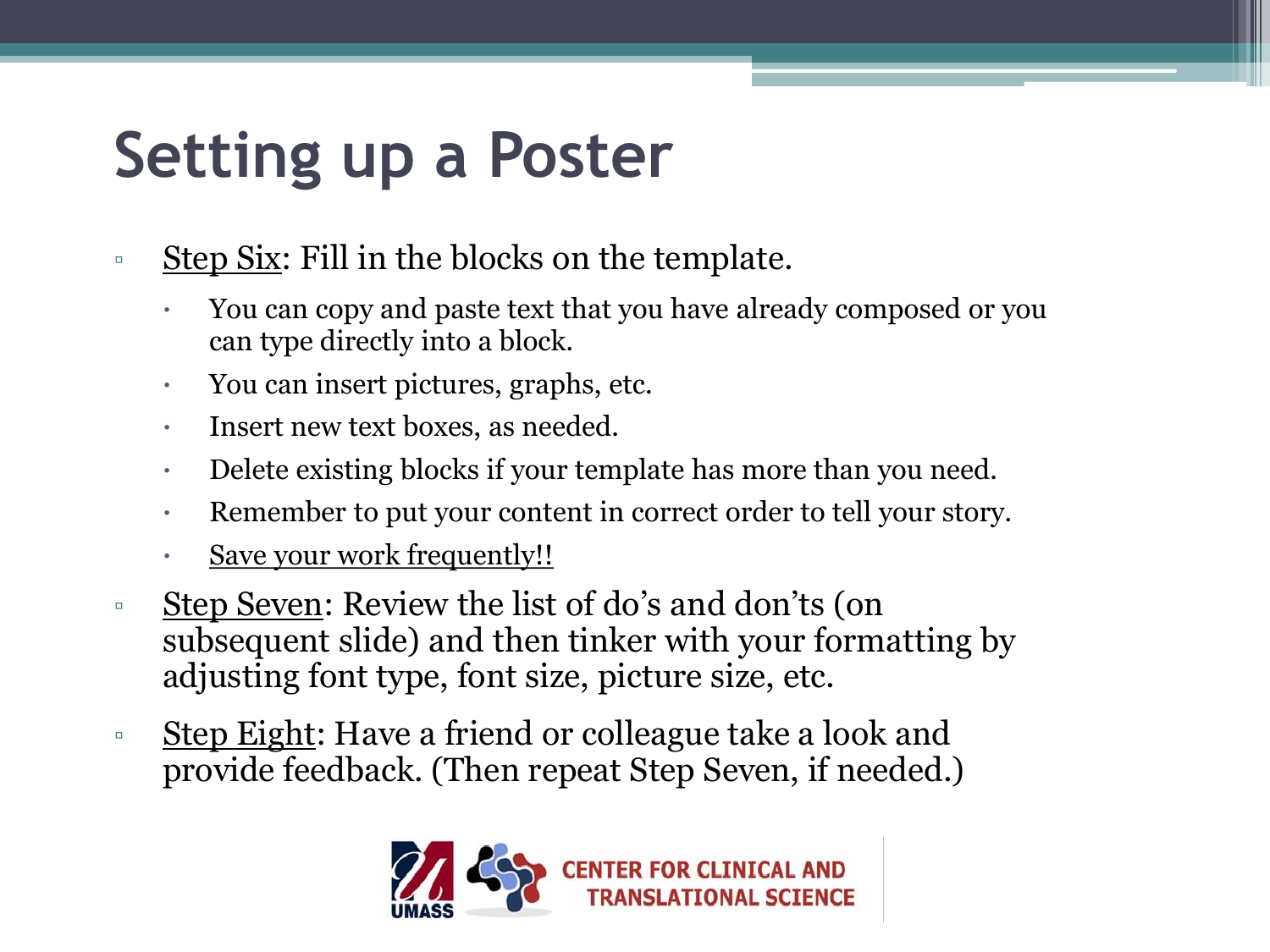- Your poster is designed as <u>ONE PAGE</u> in PowerPoint.
	- **Design** tab in 2007/2010
		- **Page Setup**
			- **Custom**
			- Set **Width** and **Height**
			- Set Orientation to **Landscape**
			- **Some versions of PowerPoint require you to set the page 'size' to ½ the expected print size!!!!**
- **For this Symposium, the maximum size is 42" x 42"**

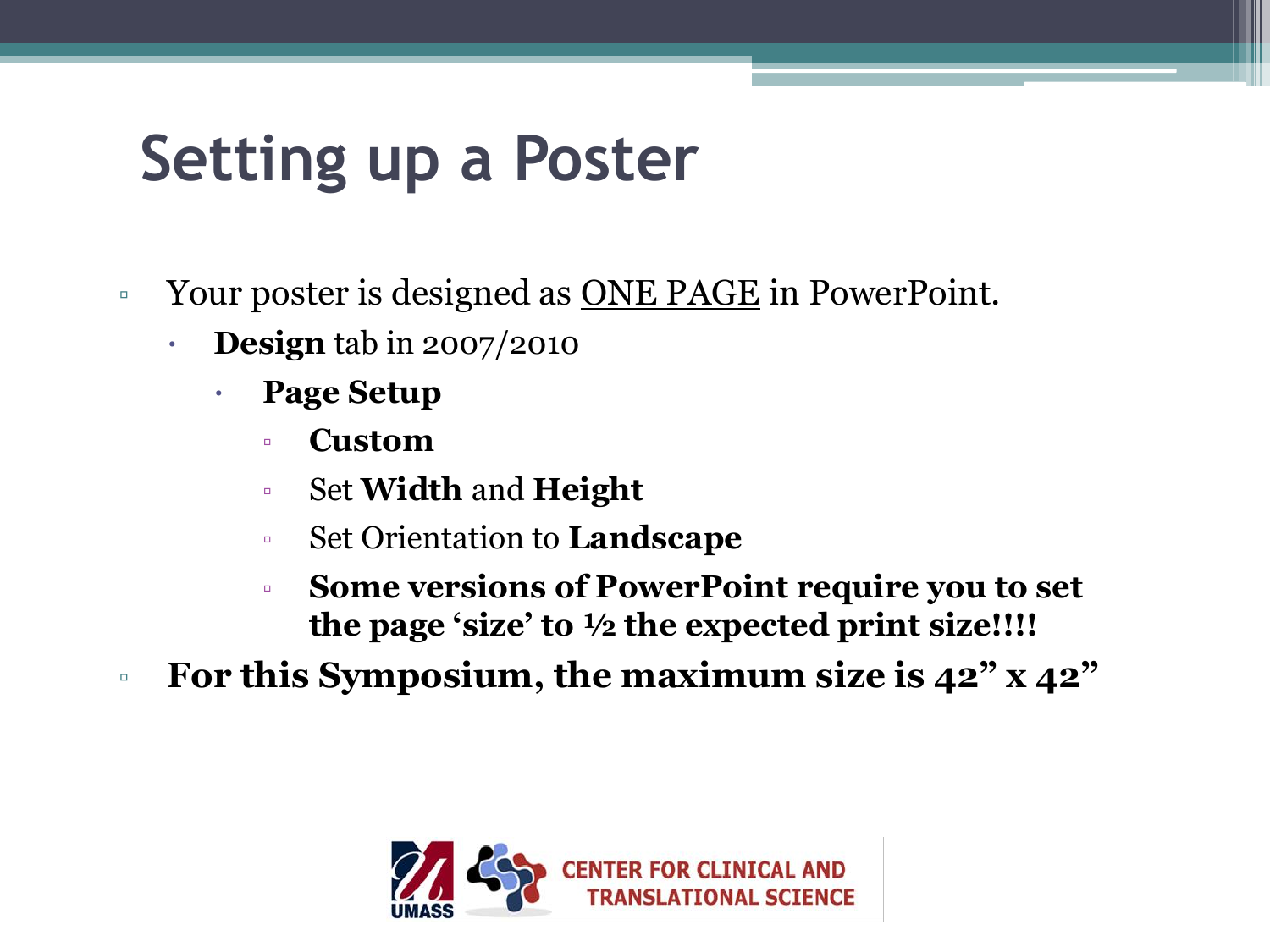- Insert text boxes for titles, subheadings and general text for all sections.
	- **Insert** tab in 2007/2010
		- **Text Box**
			- Use ~ **72 font size for titles**
			- Use **at least 36-40 font size for subheadings**
			- Use **at least 22-24 font size for general text**
			- **Example 5 Type of font is your choice (Arial reads more easily** than New Times Roman)
- **There are LOTS of options for font type and size, colors, layout, etc. - maximize readability!**

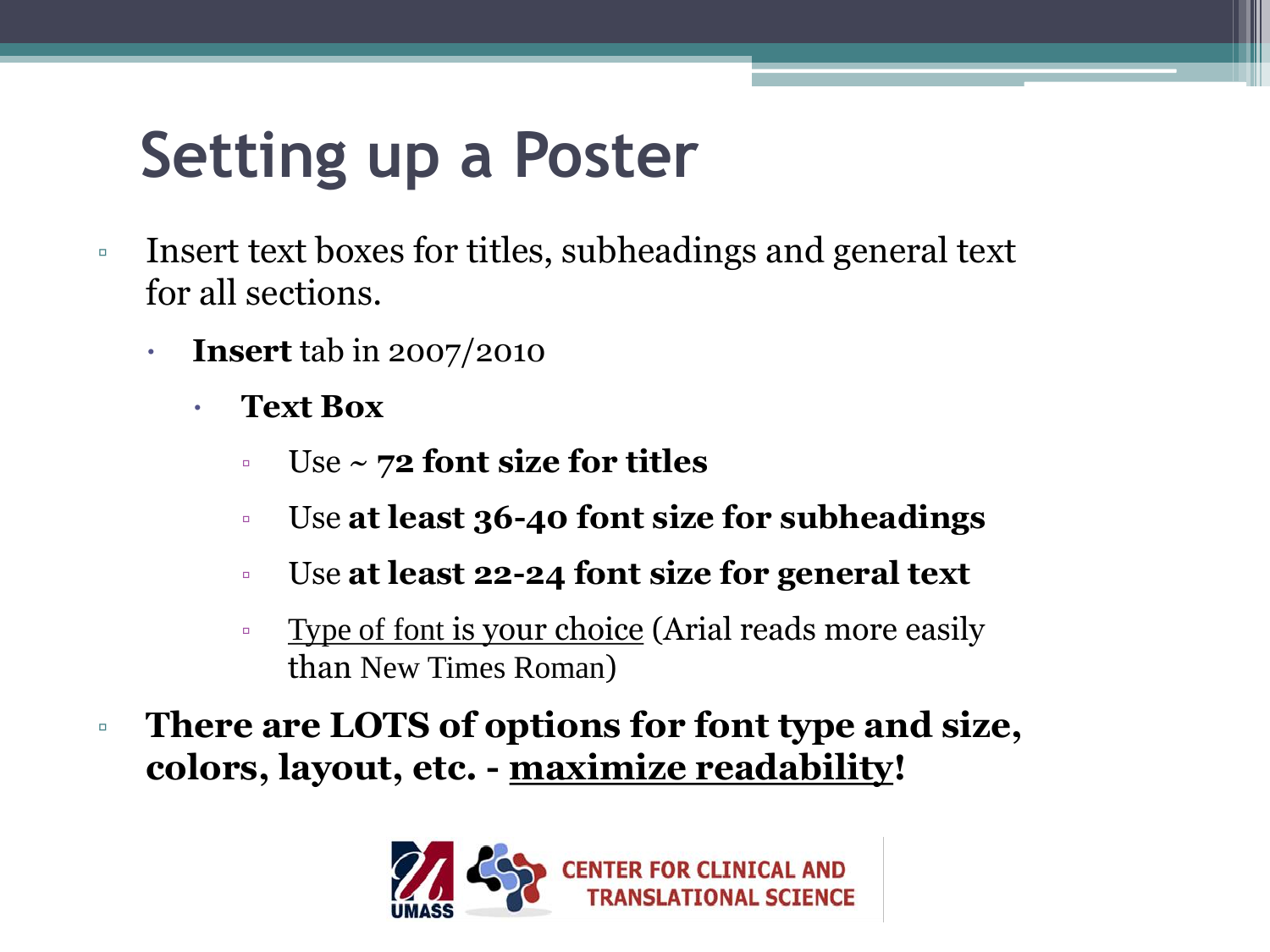- Insert graphics by copying these from other sources (Word, PowerPoint individual slides, Excel, the Internet, logo's, pictures).
- Basic **copy** and **paste** commands work for inserting charts, graphs, logos, etc. onto your poster.
- **There are LOTS of ways to graphically display your data! It's easier to design your graphics before copying these to your poster!**
- **Play with re-sizing graphics once copied to your poster.**

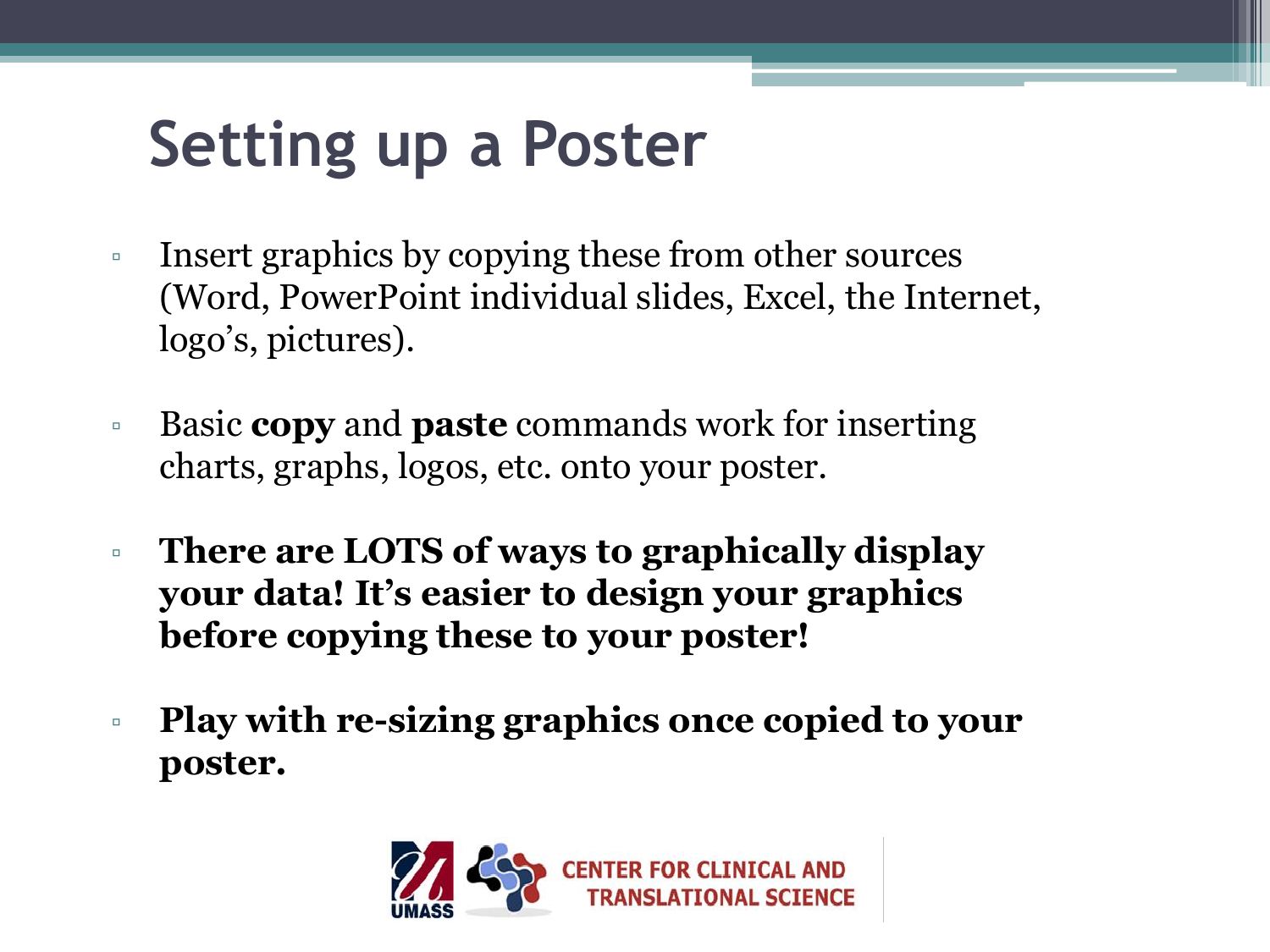- There are many options under the Design tab (in 2007/ 2010) for changing colors, fonts, effects, backgrounds (options also available under the Drawing ribbon of the Home tab in 2007/2010).
- If this is your first poster, our best advice is to **find a template you like and use it**!
- Goal is readability: light font/dark background, dark font/light background (i.e., high contrasts), minimize special effects and color changes (i.e., it's less distracting).

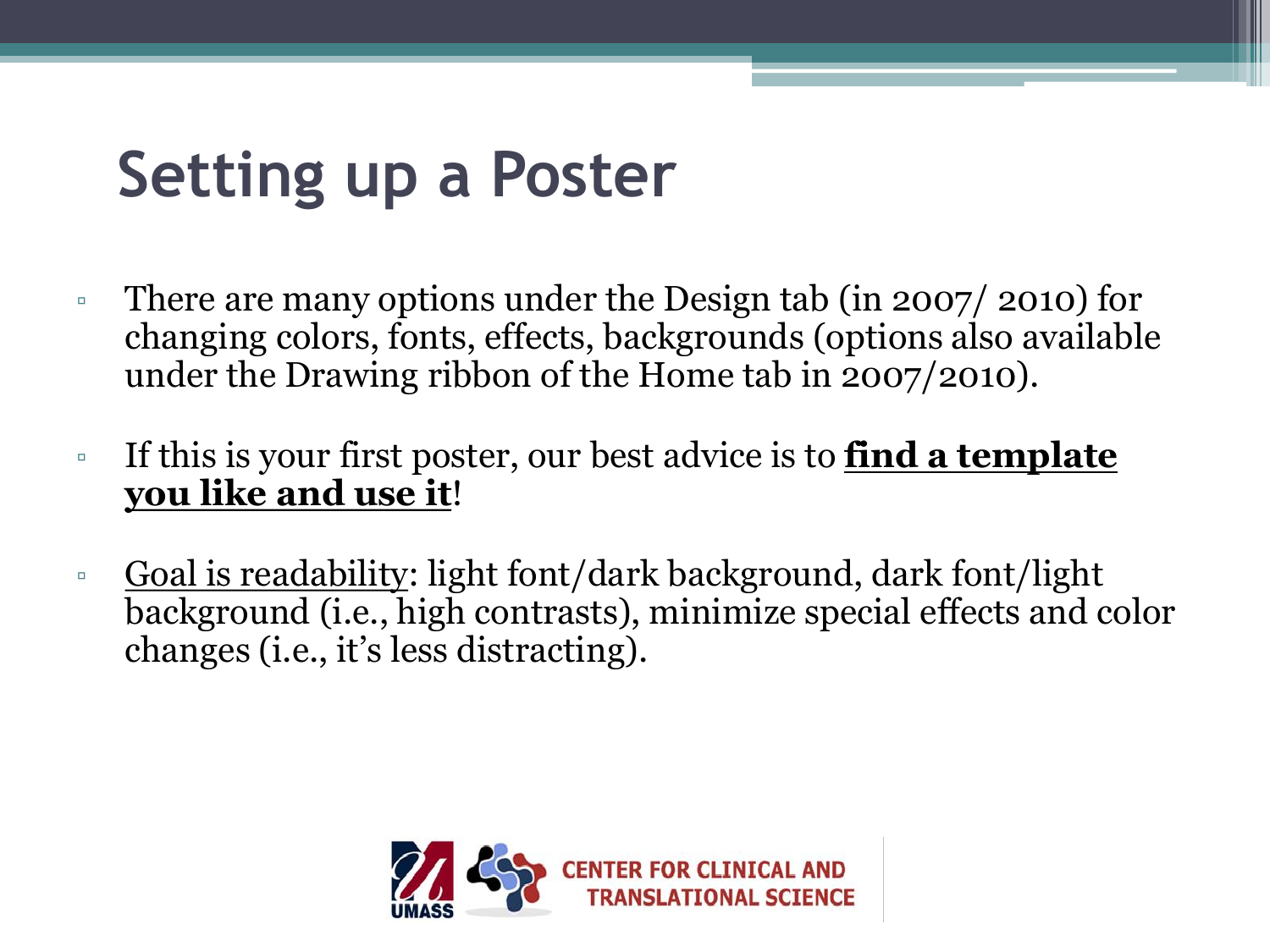## **Use Pictures to Tell your Story!**

- Take lots of pictures throughout your organization project
- Complete permission forms before posting
- Formatting:
	- Word/PowerPoint Shape Effects: Preset, Reflection, Bevel, etc
	- www.picmonkey.com online editing, collages
	- To move pictures on a document: Put your cursor on the picture, right click, select "Wrap Text" and then "Square."



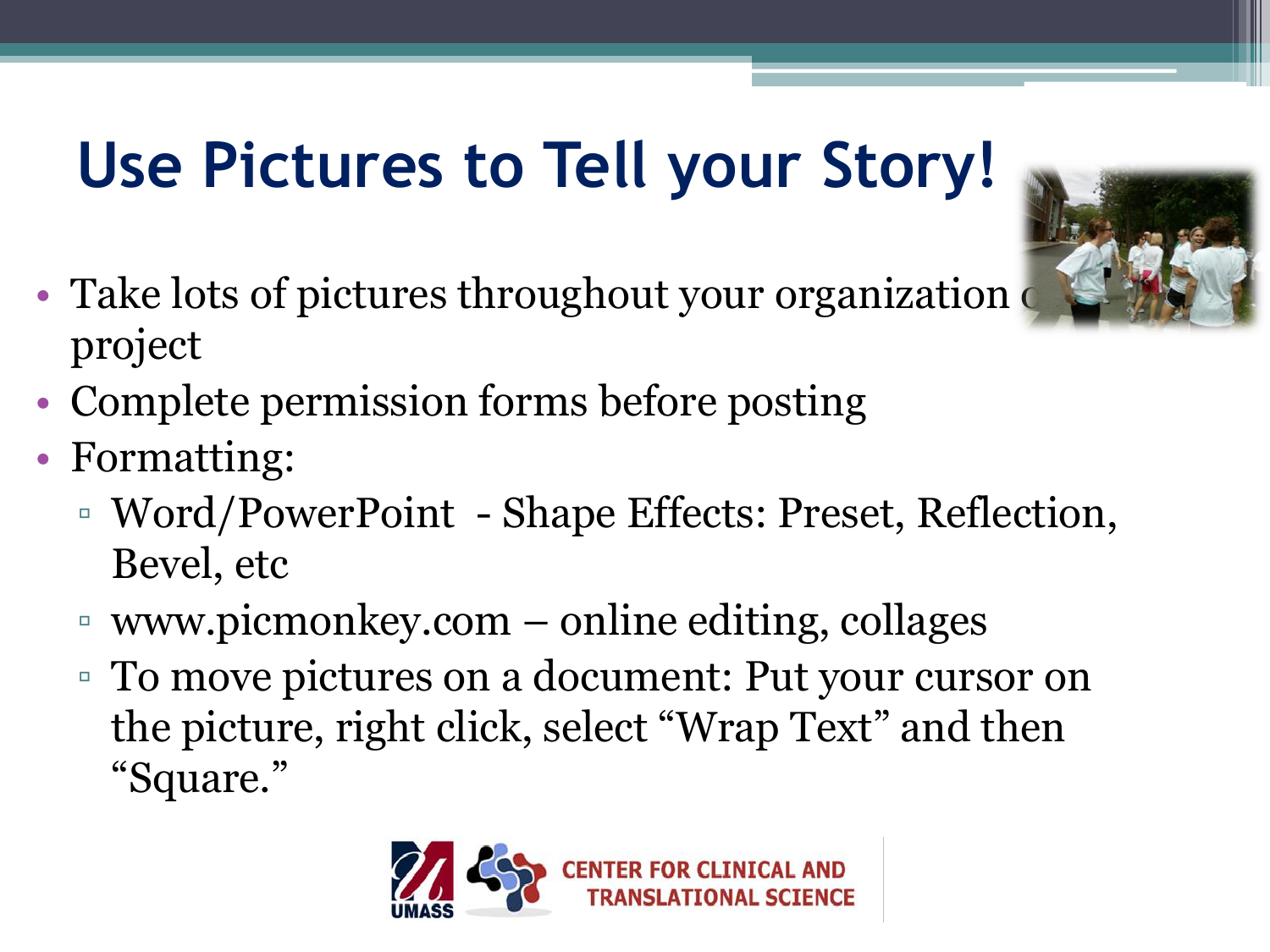#### **A few helpful hints:**

- Display poster text in columns rather than rows.
- Allow 'some' empty space for readability; readers need a 'visual pause' to think.
- Omit extraneous text or visual distractions.
- Use plain language.
- Use short lists and bulleted points rather than full sentences wherever possible.
- Use graphics to increase audience interest.

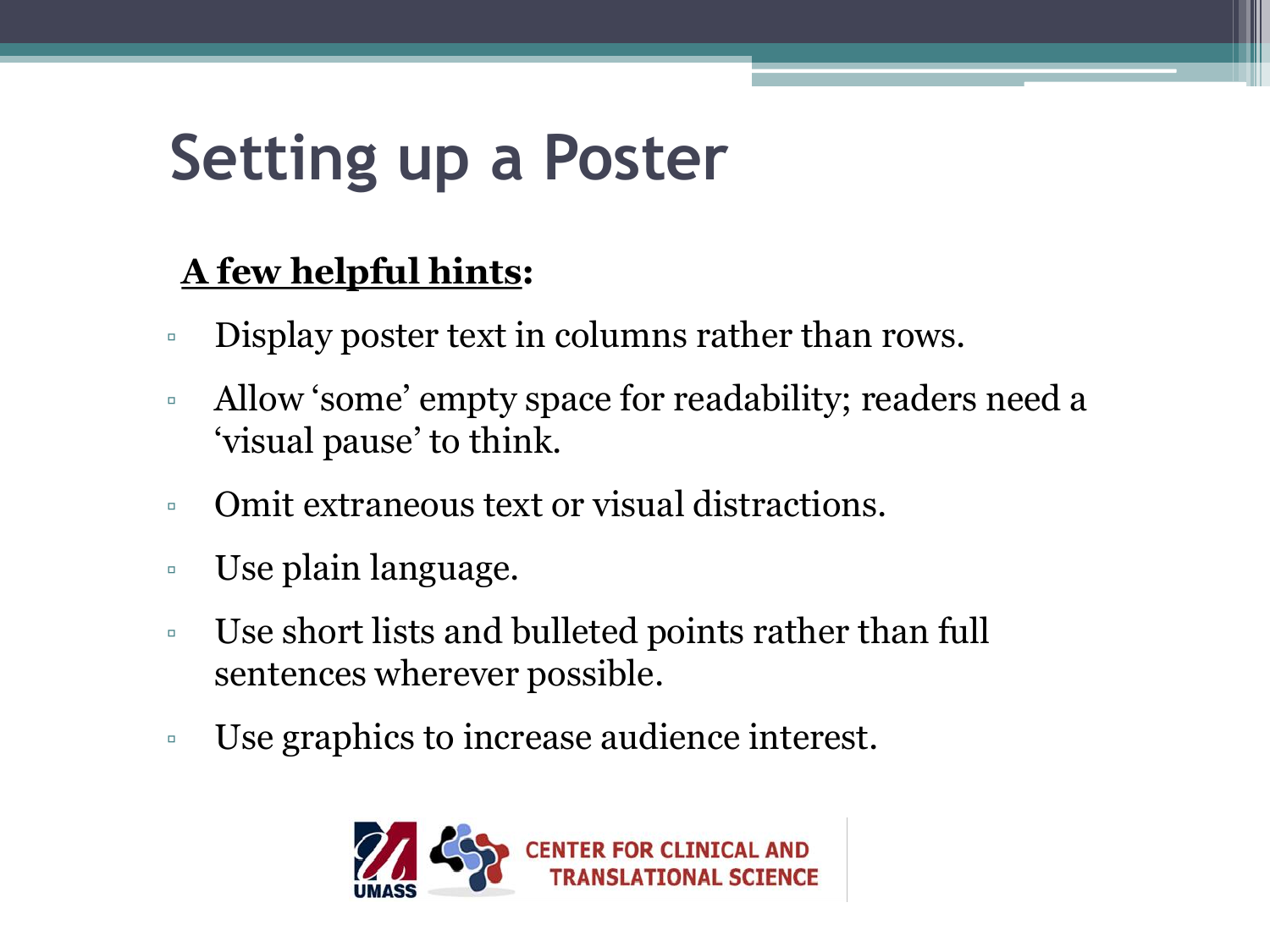#### **A few helpful hints:**

- If using number graphs (e.g., line charts, bar charts), don't forget to include titles, legends, axis labels, etc – whenever necessary.
- Use 'Title Case' or 'Sentence case' rather than FULL CAPS.
- Avoid acronyms unless they're widely recognized among your expected audience.
- Have a friend/colleague review your poster for flow, figures, font size, spelling/grammar, etc. **before** printing.
- **Don't forget to SAVE your file frequently as you're creating your poster.**

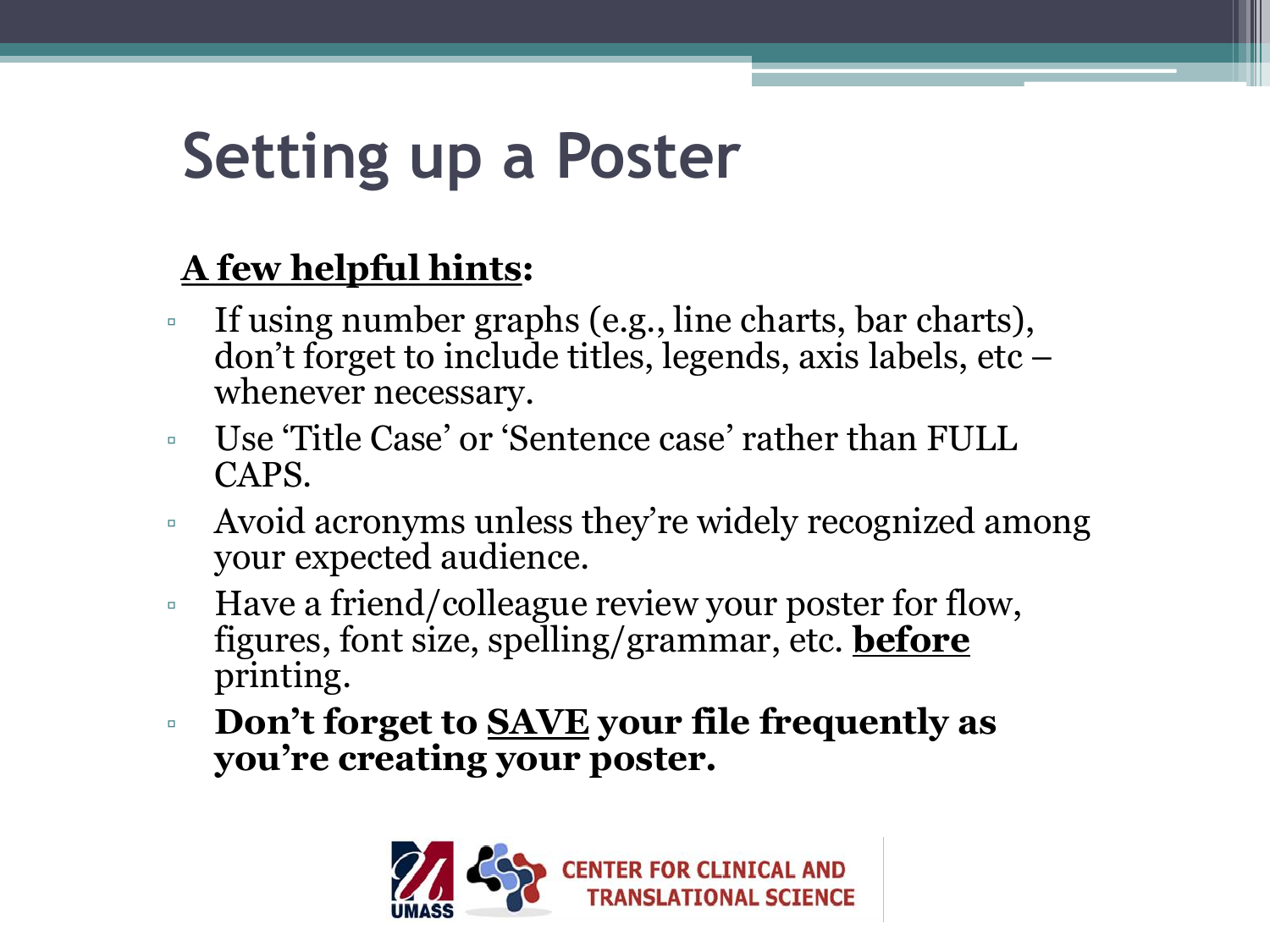#### **Example of graphic pluses and minuses:**



Good

Better

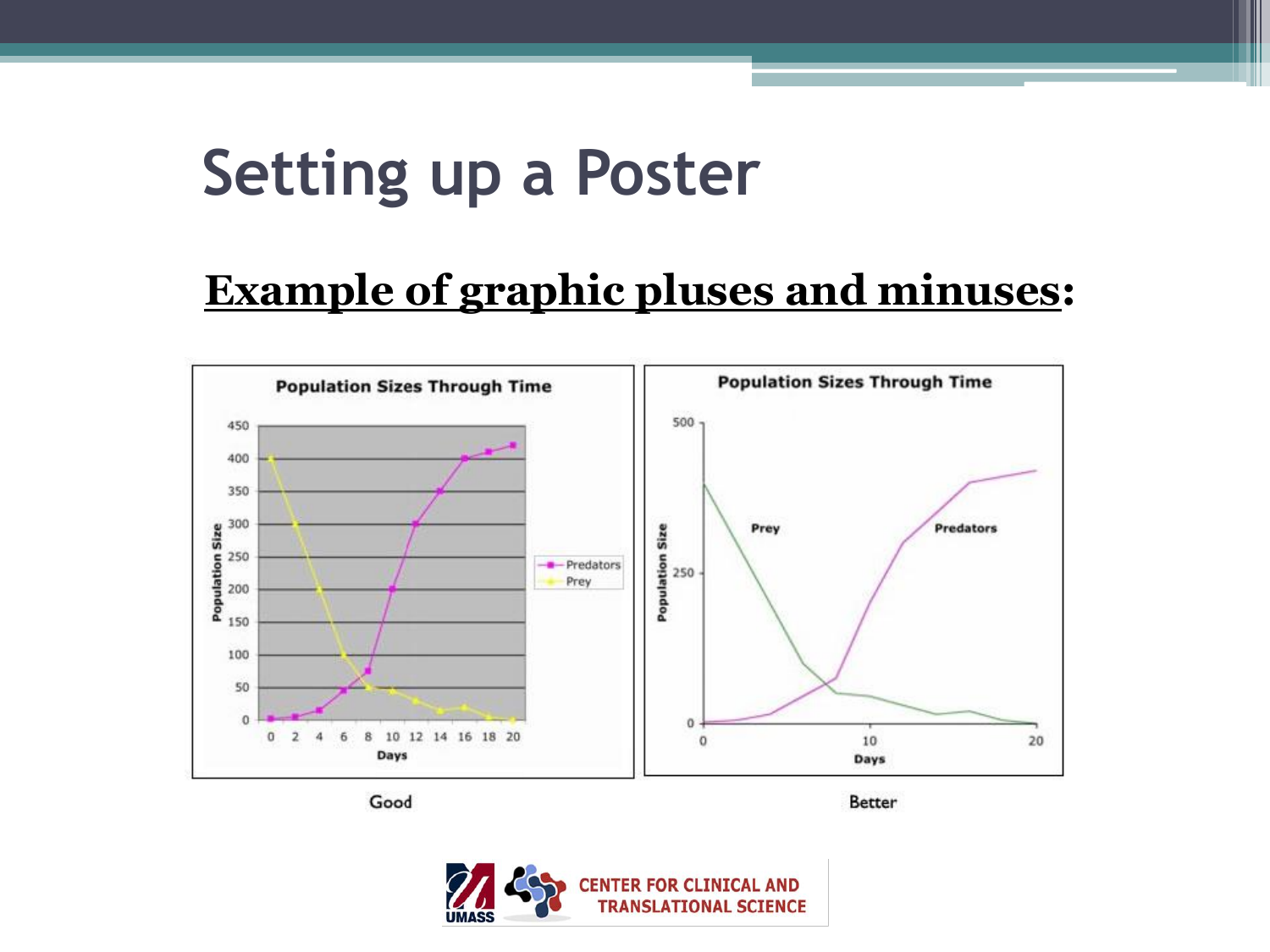#### **Poster "Don't" Reminders**

#### **Many ineffective posters suffer from easy-to-fix problems including:**

- Objectives and main points are hard to find
- Text is too small
- Poor graphics that don't visually display a quick takehome message and, generally, distract the viewer
- Poor organization that makes the poster's 'story' hard to follow
- Others??